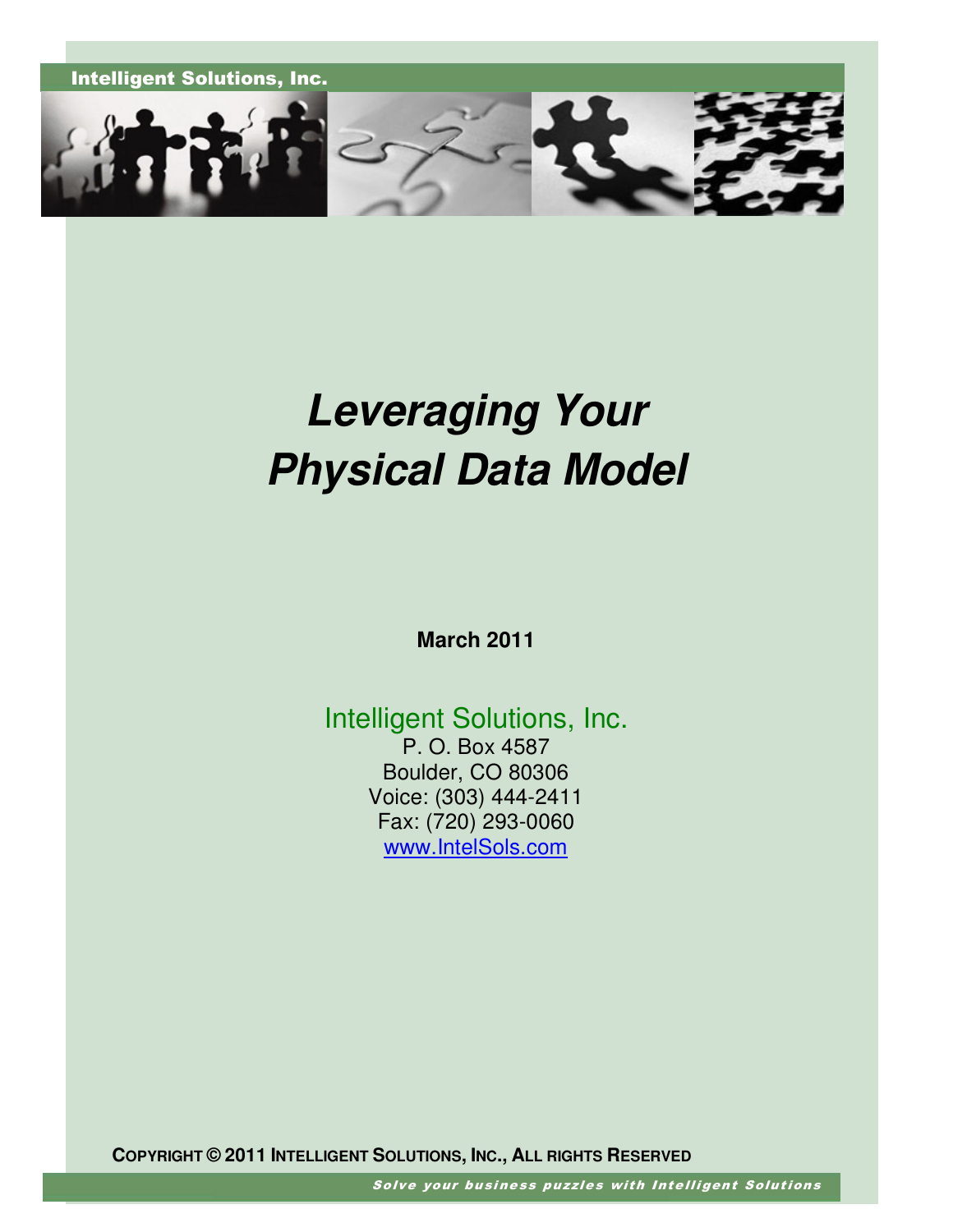## **Introduction**

Database design is a critical step in any development process. The developers are under continuous pressure to deliver quick results, and it is no wonder that they focus their attention on the tasks they feel directly help the programming effort. Data modeling is often perceived to be a superfluous development step, which means that, barring mandates dictated by the methodology, developers avoid building data models in the interest of delivering their products as quickly as possible.

Ideally, a company has a team of people charged with developing and maintaining a logical data model (a.k.a., business data model or enterprise data model), and then supporting developers who need to create data structures for individual projects. Such a team doesn't always exist in large companies, and is often absent in smaller organizations. When this group doesn't exist, there is no unifying enterprise view, but that doesn't mean that data modeling isn't needed at all.

The physical data model, which is a representation of the data structure that is being built, is very beneficial even if a logical view does not exist. Further, development of such a model can actually shorten the data structure design process, while also enforcing some database design best practices and providing a framework that can be replicated on subsequent projects.

## **Creating the Physical Data Model**

The physical data model can be developed from scratch based on a set of requirements, or it can be built on the foundation of an existing structure. To build the model from scratch, the designer, who is typically either a programmer or DBA, reviews the requirements and creates a data structure that (1) contains the data needed to satisfy the requirements, (2) meets performance constraints for data updates as well as data usage, and (3) conforms to the shop's standards. To use an existing data structure as the starting point, the designer reviews that data structure, decides what can be reused, and replicates it as the starting point for the new structure.

In both instances, a data modeling tool can greatly facilitate the process. Following are some physical data modeling tool features that are useful:

**Diagramming:** The data modeling tool provides a way to develop the structure diagrammatically, thereby making the structure visible. This helps the modeler visualize the data structure while it's being developed and facilitates its review for completeness and technical accuracy. The user interface is a key factor in helping develop the needed structure as quickly and accurately as possible.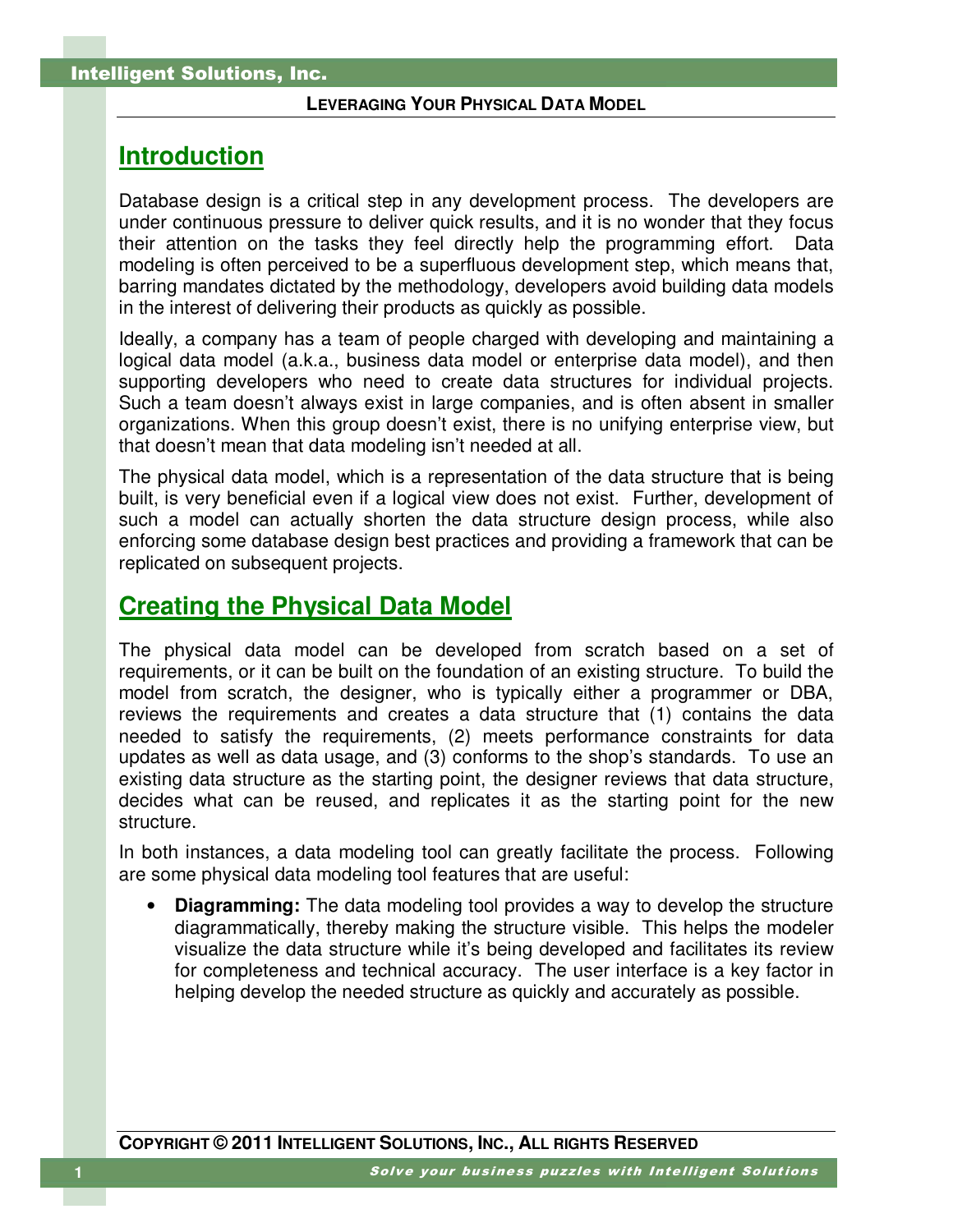- **Replication:** Models often contain similar data elements in multiple tables and data elements frequently share characteristics. The modeling tool facilitates replicating various objects within the model. These objects may be whole tables or columns, or they can be characteristics about the tables or columns. The richness and flexibility of the replication capabilities can both reduce the developer's effort and automatically enforce certain shop standards.
- **Reverse Engineering:** The data modeling tool has the ability of creating an initial data model by examining an existing data structure and surmising the design upon which it was based. The tool can create a diagram that includes tables, relationships, data characteristics, etc. and present these pictorially to facilitate an understanding of the existing environment and leveraging it to meet the new needs. The reverse engineering feature facilitates database migrations and may also help in selecting the best data source structure to use by examining and comparing alternatives.
- **Documentation:** The data modeling tool provides a place to capture metadata about the data structure being developed, including definitions, notes, and comments. In addition to the modeling tool's ability to capture the information, flexibility in providing access to this information through queries and reports helps the developer review and explain the model and ensure that it meets the requirements.
- **Model Subsetting:** A full data model is often very complex and contains many tables and relationships. During the development process, it's often useful to focus on a particular part of the model, and the tool supports displaying the desired view by enabling the user to specify the objects to include in that view either manually or by defining criteria for inclusion. In addition to helping the developer, these partial views assist during the review process by isolating components of the model.
- **DDL Generation:** In addition to providing a diagramming aid for development of the physical structure, the data modeling tool enables the DBA to generate the data definition language for the physical schema almost effortlessly. In addition to reducing the time to create the DDL, this feature also ensures that the physical structure and the physical model are always in sync.

These are but a few of the ways in which a data modeling tool helps during the initial development of the physical structure. Impressive as this list may be, an even greater benefit is provided during the maintenance cycle of the data structures.

## **Maintaining the Physical Data Model**

Data structures evolve over time. Some of the evolution may happen while development is still underway, while other changes take place after implementation. Since the data structure may last for years, it is highly likely that the people responsible for maintaining the structure will change, and hence it becomes very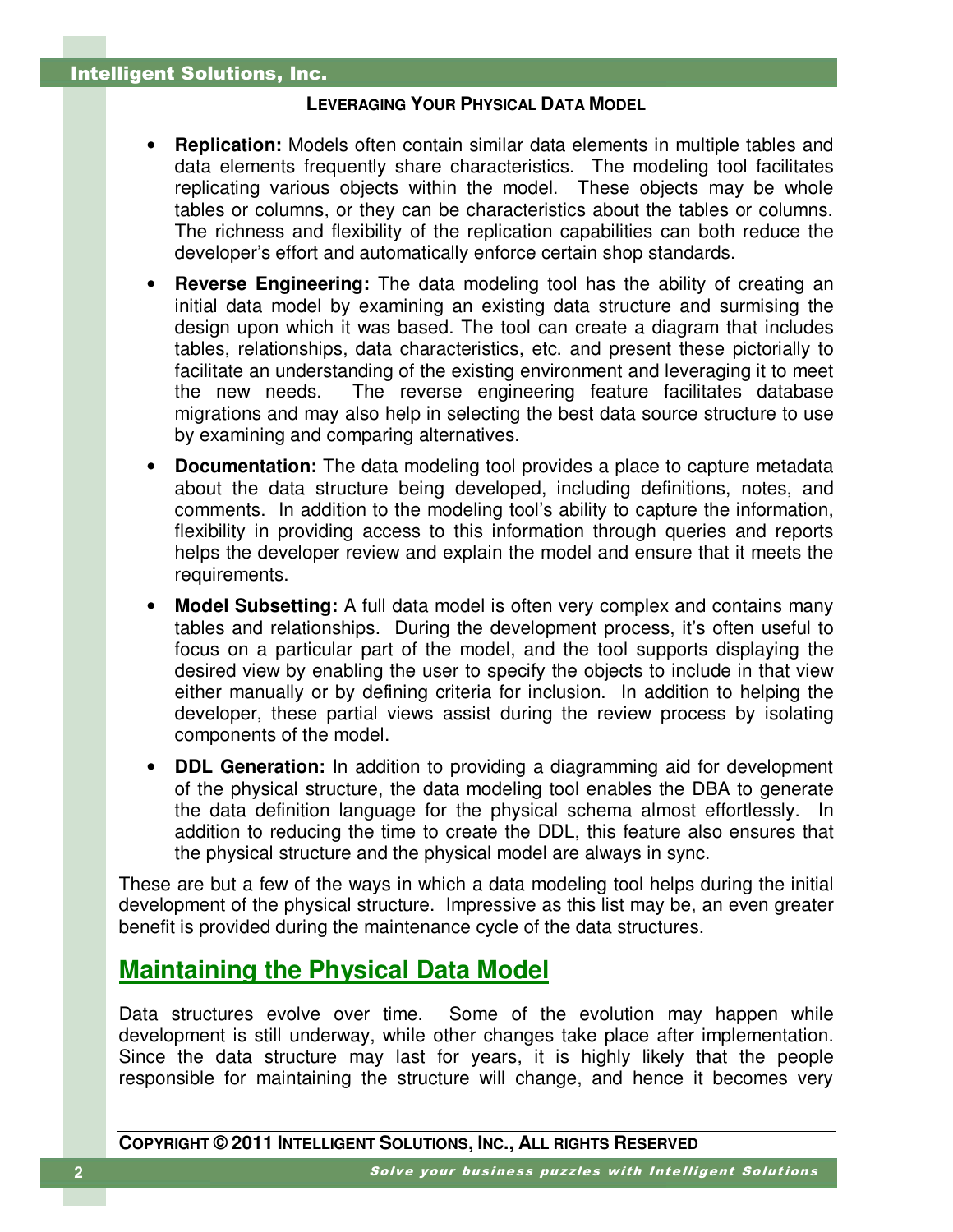important to have good support for making the needed changes, providing an audit trail of the changes, and updating the documentation to reflect the changes to the structure.

Several of the data modeling tool features previously delineated support this activity as well. In addition, useful modeling tool capabilities include:

- **Version Control:** The data modeling tool can retain images of the data structure each time it achieves a development milestone or is released to production. These images include all of the relevant documentation and hence provide an "as is" image of the data structure at all times.
- **Change Detection:** When developers make changes, they can begin with the existing model and then apply the modifications. The collision management features of the data modeling tool enable the developer to review all changes to the structure. During the review process, the developer may confirm that all the changes should be incorporated or may deselect some of the changes, thereby adjusting the revised model and resultant data structure.
- **Change Script Generation:** When changes are made, it is unnecessary to fully regenerate the data structure. A more efficient approach is to generate an ALTER script to reflect the modifications to the schema. Once invoked to create the physical structure, that structure and the model are automatically in sync.
- **Audit Trail:** In addition to version control, which is done at the model level, an audit trail of changes to individual objects within the model can be automatically generated by the data modeling tool. This enables the developer to keep track of each of the changes and to document, at the individual change level, the reason for the changes.

### **Summary**

Development and maintenance of a physical data model can significantly improve developer productivity even when a driving logical model is absent. When a physical model is developed using a data modeling tool, the process is more rigorous without placing an under burden on the designer. The modeling tool:

- provides the developer with a diagramming capability that can be tailored to each individual's preferences;
- facilitates capture of relevant documentation while the design activity is underway rather than tackling documentation as a follow-up activity (which is often skipped);
- supports reuse of existing structures through reverse engineering and of components of the new structure through replication capabilities;